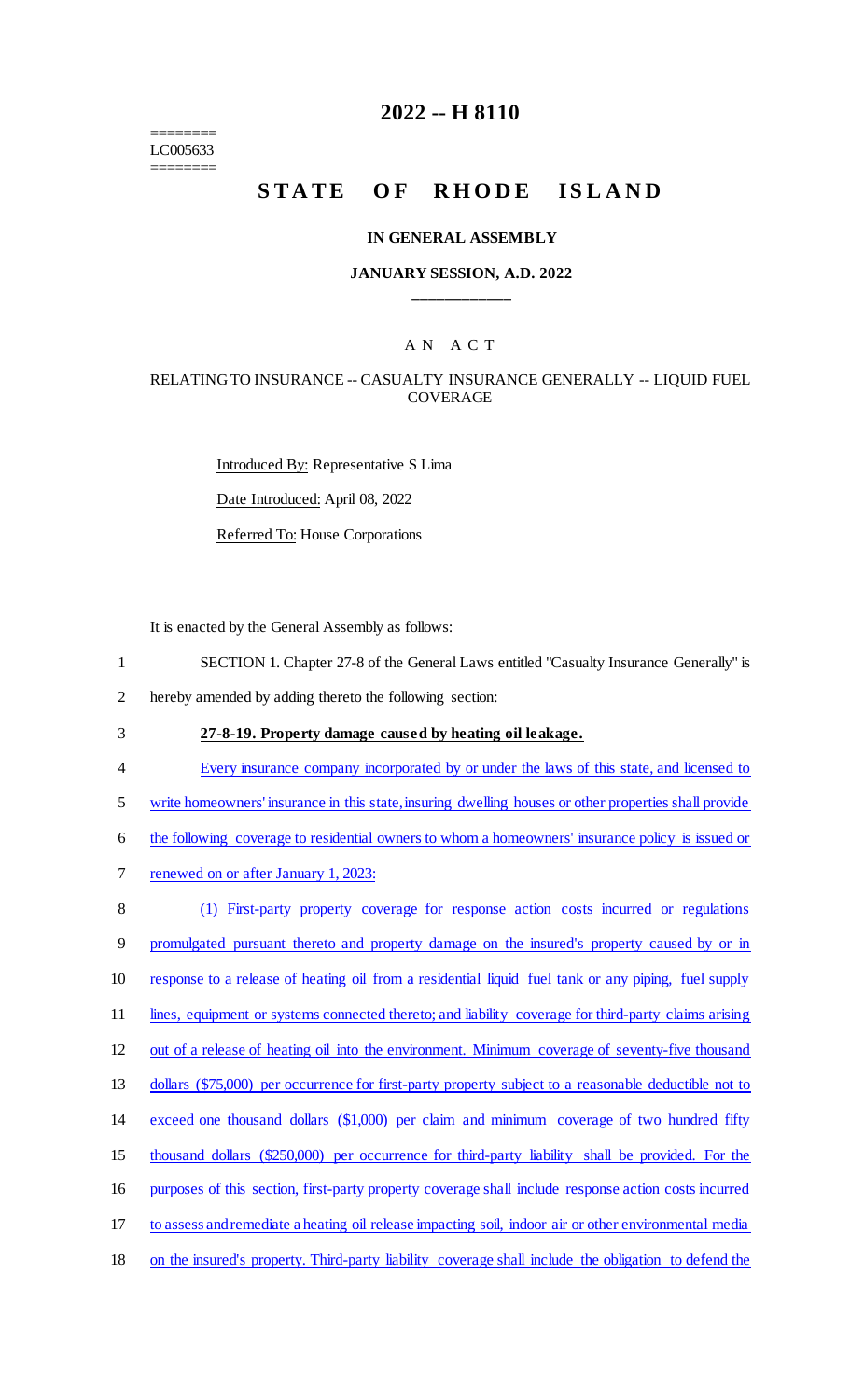- insured at the insurer's expense against third-party claims, and such defense obligation shall include
- coverage for costs incurred to investigate the source and extent of the release of heating oil.
- Damages covered under third-party liability coverage shall include response action costs incurred
- to address conditions on and off the insured's property arising from a heating oil release on the
- insured's property that has impacted or is likely to impact groundwater or has migrated to, or is
- likely to migrate to, a third-party's property. First-party and third-party liability coverage shall
- apply simultaneously and, in addition to, one another when both coverages are applicable.
- (2) As used in this section, unless the context clearly requires otherwise, "dwelling house"
- means a 1 to four (4) unit dwelling used for living or sleeping and "liquid fuel tank" means a tank
- in which heating oil is stored and from which heating oil is delivered or pumped through a fuel
- supply line to an oil burner, whether located within a dwelling or other structure, including tanks
- installed at or below grade level, or located outdoors but excluding underground tanks wherever
- 13 located.
- 
- SECTION 2. This act shall take effect upon passage.

======== LC005633 ========